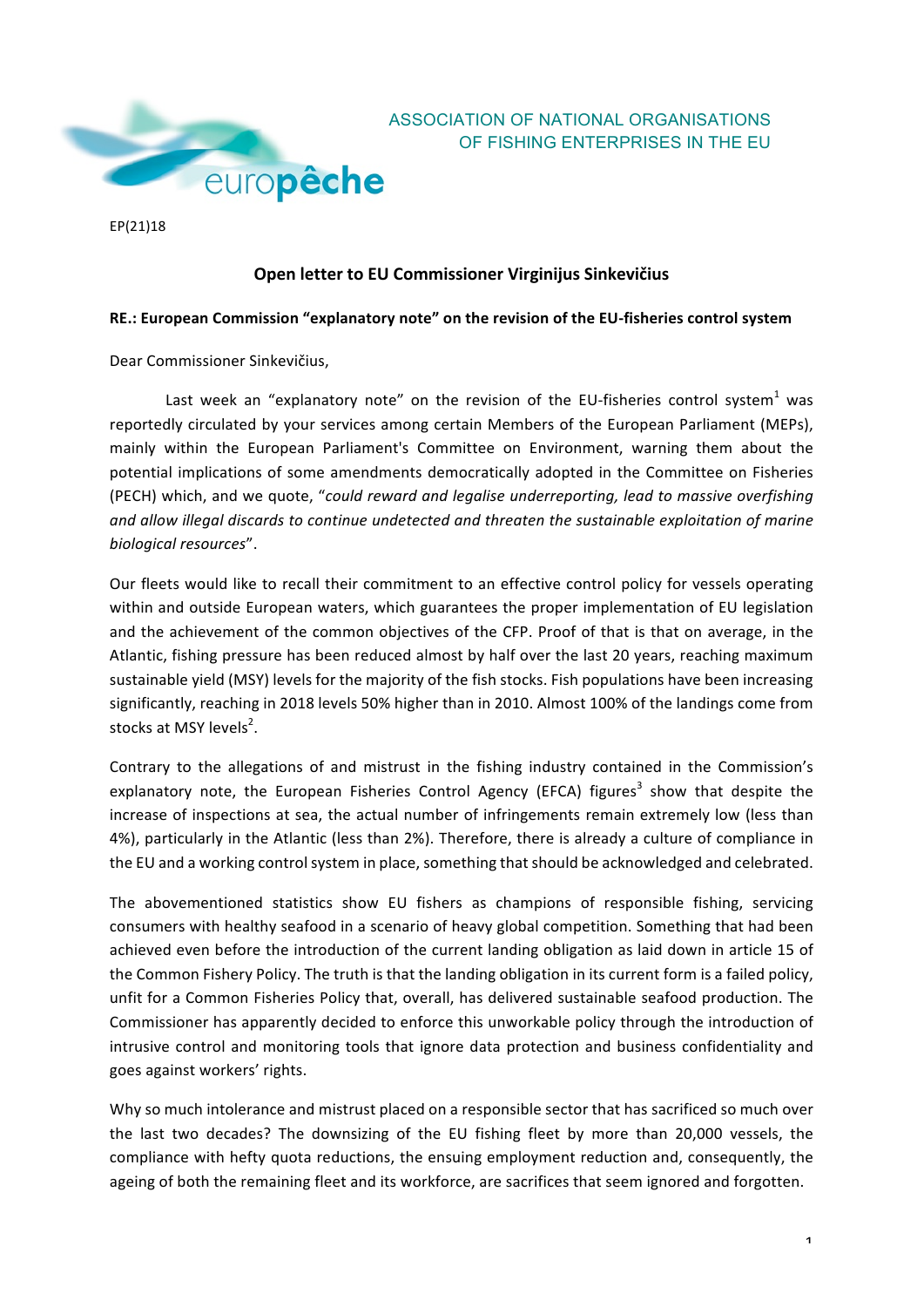Beyond the skewed content of the note, what is most shocking to Europeche is the fact that the note seems to be aimed only at a reduced group of like-minded MEPs with the sole apparent goal of generating political support and momentum to crush the Parliamentary position democratically adopted by the Members of the PECH committee. The decisions taken in this specialized Parliamentary Committee were based on the best available science, expertise and knowledge of its members.

In our view, the Parliament must be a sovereign and independent institution to take its own decisions, free of interference by the Commission which already is proponent of the law and participates in the PECH debates when requested by its Members. To try to further its role beyond that, seeking to impose its own position and by-passing the relevant MEPs in charge of this file, constitutes for us an offence against the delicate balance of power between the EU Institutions.

Against this scenario, European fishers can only feel outraged and abandoned by a European Commission who portrays its own fishing industry as illegal predators and cheaters. This certainly is the unanimous feeling among our members, all of whom perceive this attitude as a complete lack of connection and empathy with fishers and fisheries' realities that are the seed of an increasing anti-EU sentiment among fishers.

We can assure you that EU fishers and their organisations wish to have a continued constructive partnership with the European Commission, but this seems increasingly more difficult when DG MARE considers and describes its own industry as a destructive force.

These unfounded allegations add up to the long list of existing problems that the EU fishing industry must already cope with and for which it needs the political support of the European Commission and its Fisheries Commissioner. The Brexit outcome, the implementation of the post Brexit situation in the North Sea and the NE Atlantic, the spatial claims on fishing grounds by renewable energy and marine protected areas as well as the on-going market impact of Covid-19, just to name a few of them.

Fishers have the perception to be a problem for the European Commission rather than a source of sustainable and healthy food, providing the perfect protein to EU consumers with the lowest carbon footprint and a source of decent employment. Fishers feel threatened by the increasing replacement of their catch by cheap foreign fish produced under poor labour conditions, poor control and monitoring systems and benefiting from increasing tariff exemptions<sup>4</sup> that make EU fishing companies to compete in an unlevel playing field in our own market.

In light of the above, Europêche urges the Commission to stop casting a shadow of suspicion on the sector and its compliance as a whole. We also urge the Commission to respect the democratic decisions adopted by specialized Parliamentary Committees. The debate on complex and technical issues, such as the control regulation, should be done in a transparent manner and always seeking the outcome of rational policies. That is what the fishing community of the European Union needs, clear and implementable policies.

Yours sincerely,

Javier Garat President of Europêche